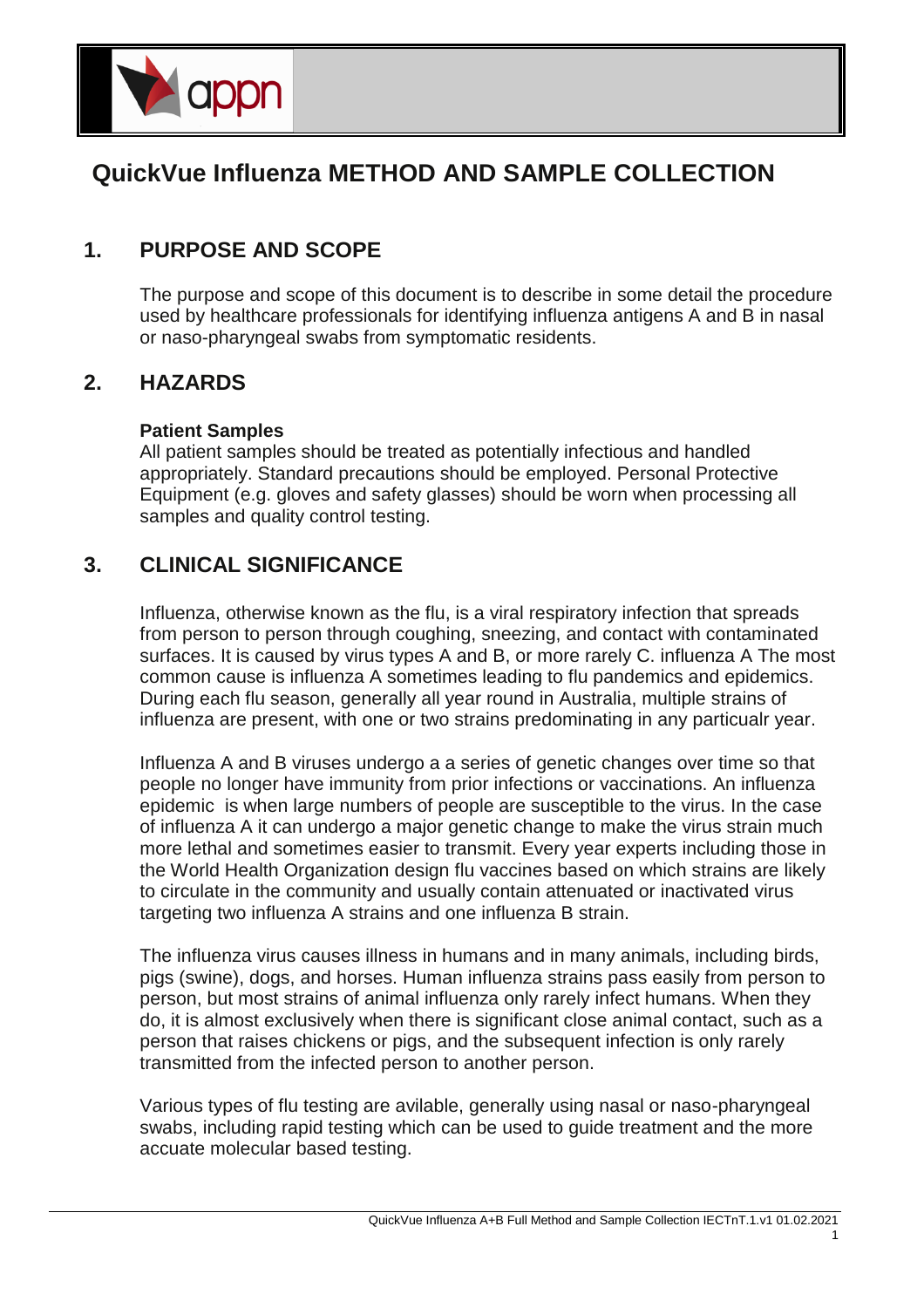

## **4. TEST PRINCIPLE**

The influenza antigens are detected in clinical samples using the technique of lateral flow immunoassay. Within the test strip are highly sensitive monoclonal antibodies that react specificically with the influenza antigens and do not react with normal flora or other known respiratory pathogens.

The test requires an initial extraction of influenza A and B viral antigens. This is achieved by placine the patient sample into the reagent tube, where the virus particles are disrupted and this exposes the viral nucleoproteins. Folloing extraction, the test strip is placed in the reagent tube where the nucleoproteins react with the monoclonal antibodies in the test strip.

If the extracted specimen contains influenza A or B antigens, a pink-to-red test line along with a blue procedural Control Line will appear on the Test Strip indicating a positive result. The Test Line for influenza A or B will develop at separate specified locations on the same Test Strip. If influenza A or B antigens are not present, or are present at very low levels, only the blue procedural Control Line will appear.

## **5. LIMITATIONS AND KNOWN INTERFERENCE**

 Whole blood, and several over-the-counter (OTC) products and common chemicals were evaluated and no significant interfence was observed with the QuickVue Influenza A+B Test at the levels tested:

Whole blood (2%); three OTC mouthwashes (25%); three OTC throat drops (25%); three OTC nasal sprays (10%); 4-Acetamidophenol (10 mg/mL); Acetylsalicylic Acid (20 mg/mL); Chlorpheniramine (5 mg/mL); Dextromethorphan (10 mg/mL); Diphenhydramine (5 mg/mL); Ephedrine (20 mg/mL); Guaiacol glyceryl ether (20 mg/mL); Oxymetazoline (10 mg/mL); Phenylephrine (100 mg/mL); and Phenylpropanolamine (20 mg/mL).

- Individuals who received nasally administered influenza A vaccine may have positive test results for up to 3 days after vaccination.
- The test is not intended to detect Influenza C antigens.
- Negative results do not preclude influenza virus infection and should not be the sole basis for treatment.
- Children tend to shed virus more abundantly and for longer periods of time than adults. Therefore, testing specimens from adults will often yield lower sensitivity than testing specimens from children.

 The QuickVue Influenza A+B Test was evaluated with a total of 62 bacterial and viral isolates. Bacterial isolates were evaluated at a concentration between 107 and 109 org/mL. Viral isolates were evaluated at a concentration of at least 104–108 TCID50/mL Adenovirus 18 and Parainfluenza virus 3 were tested at 102 TCID50/mL. None of the organisms or viruses listed below in the table below gave a positive result in the QuickVue Influenza A+B Test.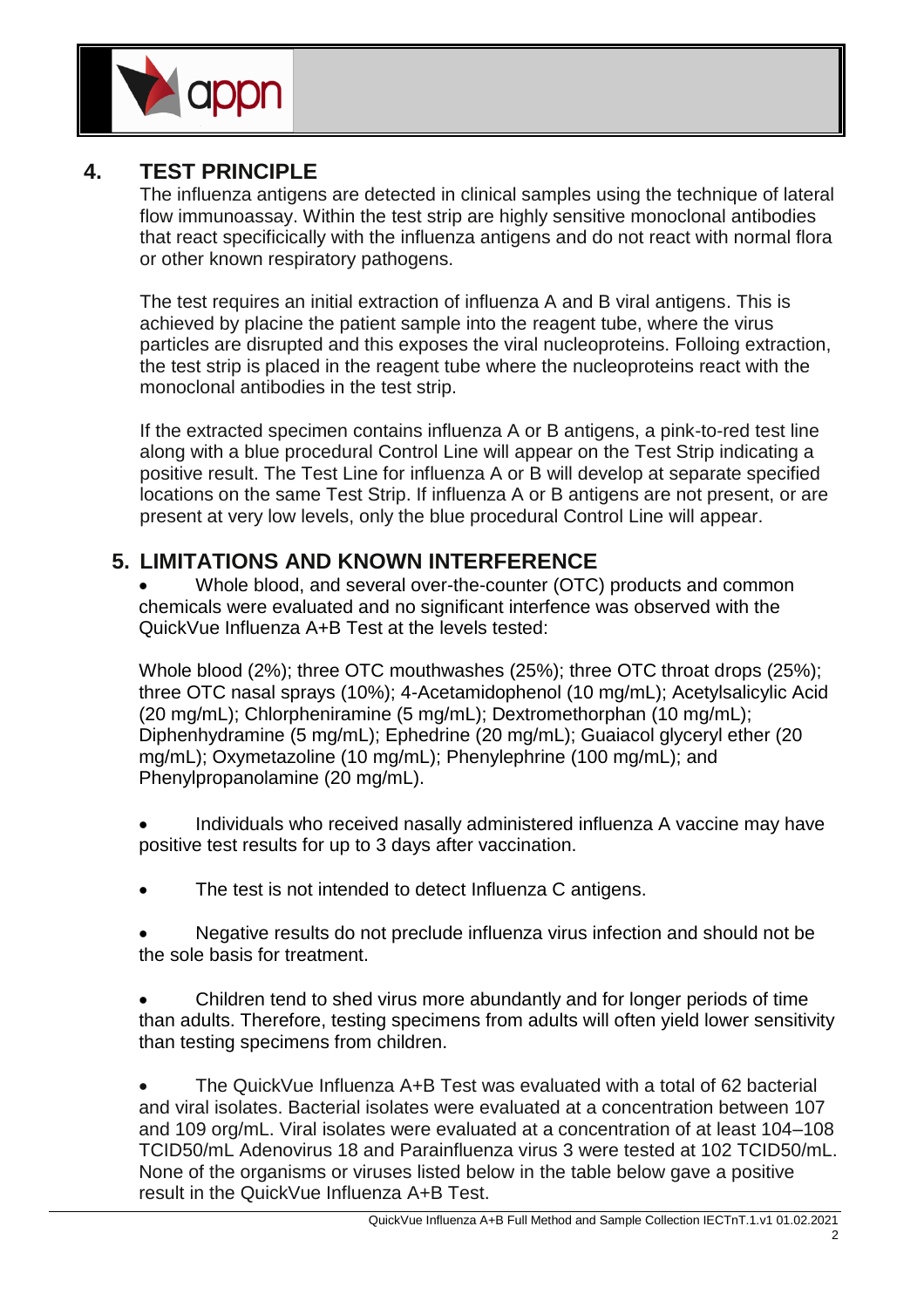| <b>Analytical Specificity and Cross-</b> | <b>Viral Panel:</b>                |  |  |
|------------------------------------------|------------------------------------|--|--|
| <b>Reactivity Bacterial Panel:</b>       |                                    |  |  |
| Acinetobacter calcoaceticus              | Adenovirus 5 (Ad. 75)              |  |  |
| <b>Bacteroides fragilis</b>              | Adenovirus 7 (Gomen)               |  |  |
| Bordetella pertussis                     | Adenovirus 10 (J.J.)               |  |  |
| Branhamella catarrhalis                  | Adenovirus 18 (D.C.)               |  |  |
| Candida albicans                         | Coronavirus OC43                   |  |  |
| Corynebacterium diphtheriae              | Coxsackievirus A9 (Bozek)          |  |  |
| Enterococcus faecalis                    | Coxsackievirus B5 (Faulkner)       |  |  |
| Escherichia coli                         | Cytomegalovirus (Towne)            |  |  |
| Gardnerella vaginalis                    | Echovirus 2 (Cornelis)             |  |  |
| Haemophilus influenzae                   | Echovirus 3 (Morrisey)             |  |  |
| Klebsiella pneumoniae                    | Echovirus 6 (D'Amori)              |  |  |
| Lactobacillus casei                      | Herpes simplex virus 1             |  |  |
| Lactobacillus plantarum                  | Herpes simplex virus 2             |  |  |
| Legionella pneumophila                   | Human Rhinovirus 2 (HGP)           |  |  |
| Listeria monocytogenes                   | Human Rhinovirus 14 (1059)         |  |  |
| Mycobacterium avium                      | Human Rhinovirus 16 (11757)        |  |  |
| Mycobacterium intracellulare             | Measles (Edmonston)                |  |  |
| Mycobacterium tuberculosis               | Mumps (Enders)                     |  |  |
| Mycoplasma orale                         | Parainfluenza virus 1 (Sendai)     |  |  |
| Mycoplasma pneumoniae                    | Parainfluenza virus 2 (CA/Greer)   |  |  |
| Neisseria gonorrhoeae                    | Parainfluenza virus 3 (C243)       |  |  |
| Neisseria meningitidis                   | Respiratory Syncytial virus (A-2)  |  |  |
| Neisseria sicca                          | <b>Respiratory Syncytial virus</b> |  |  |
| Neisseria subflava                       | (Subgroup A, Long chain)           |  |  |
| Proteus vulgaris                         | Rubella (RA 27/3)                  |  |  |
| Pseudomonas aeruginosa                   | Varicella-Zoster (Ellen)           |  |  |
| Serratia marcescens                      |                                    |  |  |
| Staphylococcus aureus                    |                                    |  |  |
| Staphylococcus epidermidis               |                                    |  |  |
| Streptococcus mutans                     |                                    |  |  |
| Streptococcus pneumoniae                 |                                    |  |  |
| Streptococcus pyogenes                   |                                    |  |  |
| Streptococcus sanguis                    |                                    |  |  |
| Streptococcus sp. Gp. B                  |                                    |  |  |
| Streptococcus sp. Gp. C                  |                                    |  |  |
| Streptococcus sp. Gp. F                  |                                    |  |  |
| Streptococcus sp. Gp. G                  |                                    |  |  |

dependent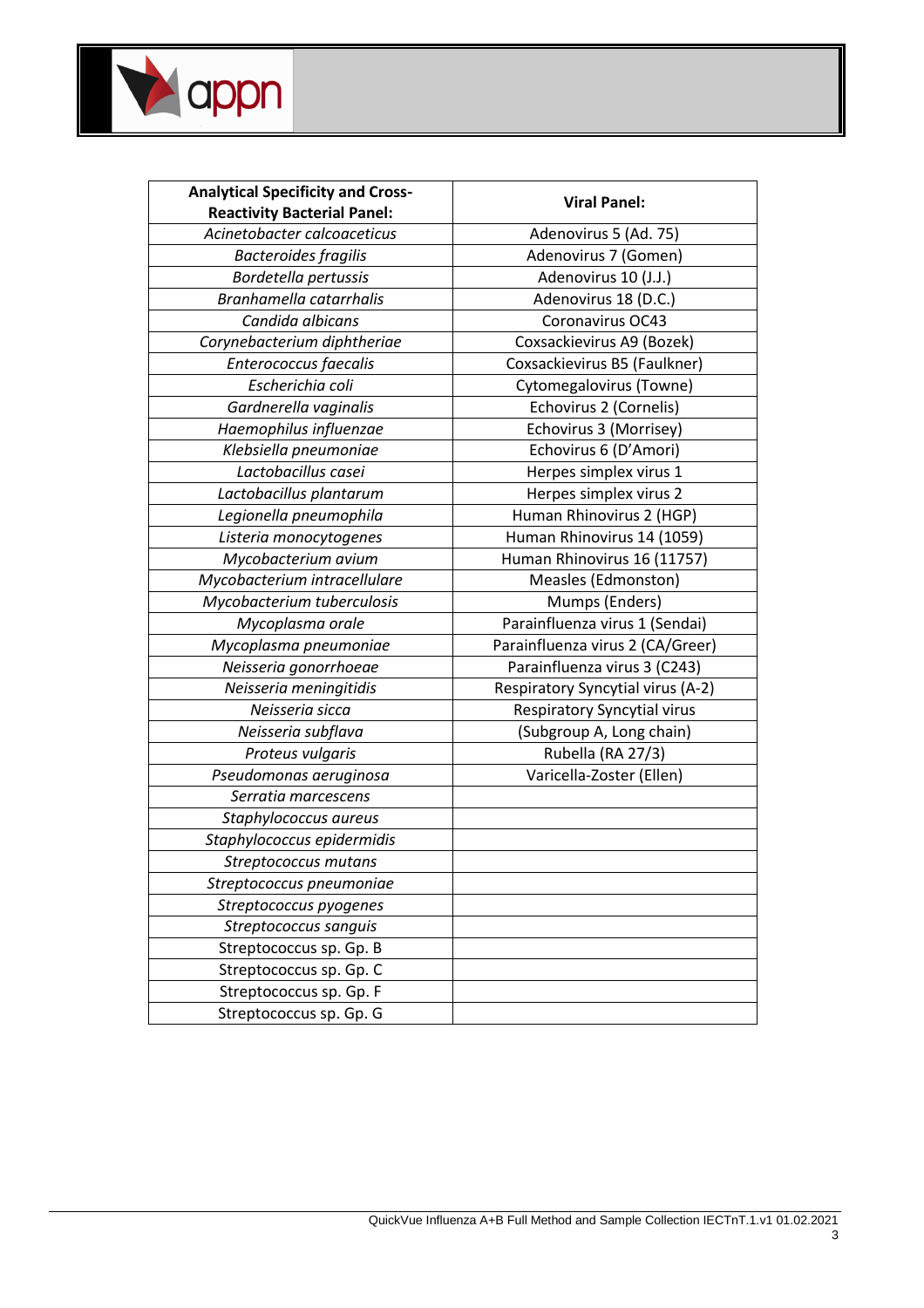

## **6. PERFORMANCE CHARACTERISTICS Clinical evaluation**

The performance of the QuickVue Influenza A+B Test was evaluated in a prospective multi-center field clinical study during two distinct influenza seasons in the United States, from February to May 2017 and October 2017 to January 2018. In this clinical study, the performance of the QuickVue Influenza A+B Test was compared to an FDA-cleared influenza A and B molecular assay. The study was conducted at five (5) clinical sites, which were CLIA waived test environments comprised of Urgent Care, Pediatric and General Practice offices. A total of fortyeight (48) operators from the five sites participated in the study. In the multi-center, point-of-care (POC) field trial, two (2) nasal or two (2) nasopharyngeal swab specimens were collected from a total of one thousand one hundred and eightythree (1183) patients. All clinical samples were collected from symptomatic patients meeting the inclusion and exclusion criteria. Thirty-nine percent (39%) of the patients tested were <5 years of age, forty-one percent (41%) 5-<18 years of age, and twenty percent (20%) ≥18 years of age. Forty-eight percent (48%) were male and fifty-two percent (52%) were female. On-site testing of one nasal swab or nasopharyngeal swab specimen in the QuickVue Influenza A+B Test was performed by CLIA waived test operators within one (1) hour of collection. This swab was incubated for one (1) minute with the extraction reagent solution before addition of the dipstick. The other swab was placed in viral transport media and stored at 2°C to 8°C prior to testing with the FDA-cleared influenza A and B molecular assay.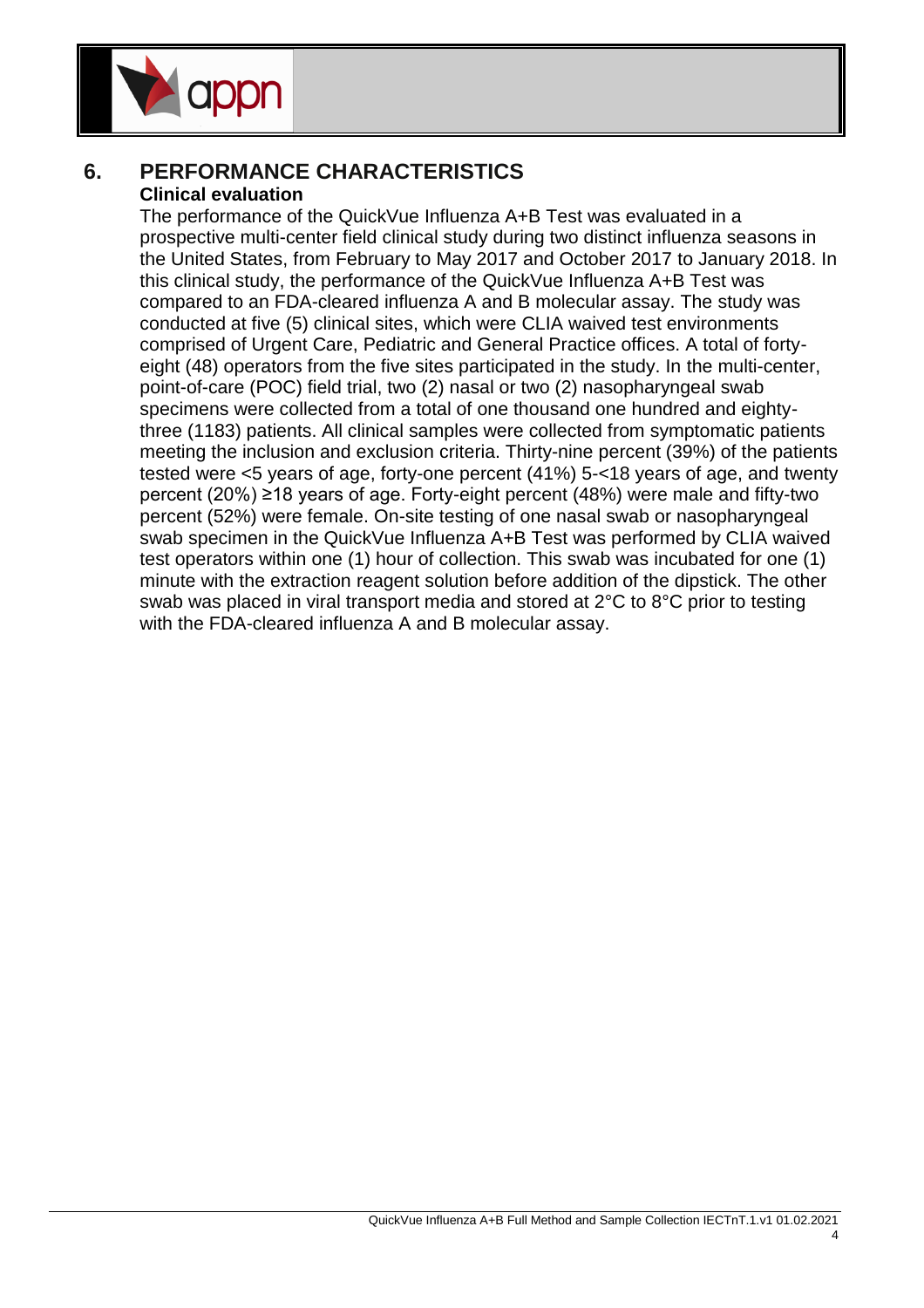# **appn**

#### **Analytical Sensitivity**

Limit of detection was determined using a total of forty-eight (48) strains of human influenza viruses: thirty-five (35) influenza A and thirteen (13) influenza B .

|                      |              |             | <b>Minimum</b>         |                       |              |             | <b>Minimum</b>       |
|----------------------|--------------|-------------|------------------------|-----------------------|--------------|-------------|----------------------|
|                      | <b>Viral</b> | Sub-        | <b>Detectable</b>      |                       | <b>Viral</b> | Sub-        | <b>Detectable</b>    |
| <b>Viral Strain</b>  | <b>Type</b>  | <b>Type</b> | Level                  | <b>Viral Strain</b>   | <b>Type</b>  | <b>Type</b> | Level                |
|                      |              |             | TCID <sub>50</sub> /mL |                       |              |             | pfu/mL**             |
| New Caledonia/20/99  | A            | <b>H1N1</b> | $1.63 \times 10^{3}$   | Fort Monmouth/1/47    | A            | <b>H1N1</b> | $6.70 \times 10^{3}$ |
| California/04/09*    | A            | <b>H1N1</b> | $4.4 \times 10^{3}$    | Aichi                 | A            | <b>H3N2</b> | $3.20 \times 10^{3}$ |
|                      |              |             |                        | Shangdong             | А            | <b>H3N2</b> | $8.40 \times 10^{3}$ |
|                      |              |             | EID <sub>50</sub> /mL  | Maryland/91           | A            | <b>H1N1</b> | $1.00 \times 10^{4}$ |
| A/Anhui/1/2013*      | A            | <b>H7N9</b> | $7.90 \times 10^{6}$   | Japan/305/57          | A            | <b>H2N2</b> | $1.30 \times 10^4$   |
|                      |              |             |                        | Johannesburg/94       | A            | <b>H3N2</b> | $1.44 \times 10^{4}$ |
|                      |              |             | pfu/mL**               | <b>Brazil</b>         | A            | <b>H1N1</b> | $1.70 \times 10^{4}$ |
| <b>Hong Kong</b>     | A            | <b>H3N2</b> | $6.60 \times 10^{-1}$  | Sydney                | A            | <b>H3N2</b> | $2.00 \times 10^4$   |
| Beijing/32/92        | A            | <b>H3N2</b> | $3.30 \times 10^{0}$   | <b>Bangkok</b>        | A            | <b>H3N2</b> | $3.30 \times 10^{4}$ |
| Shanghai/11          | A            | <b>H3N2</b> | $6.70 \times 10^{0}$   | Wuhan                 | A            | <b>H3N2</b> | $3.30 \times 10^{4}$ |
| Shanghai/16          | A            | <b>H3N2</b> | $1.00 \times 10^{1}$   | <b>Beijing/353/89</b> | А            | <b>H3N2</b> | $3.30 \times 10^5$   |
| Victoria             | A            | <b>H3N2</b> | $3.30 \times 10^{1}$   | Singapore/86          | A            | <b>H1N1</b> | $6.60 \times 10^{5}$ |
| Singapore/1/57       | A            | <b>H2N2</b> | $6.70 \times 10^{1}$   | Texas/91              | A            | <b>H1N1</b> | $1.60 \times 10^{7}$ |
| <b>Port Chalmers</b> | A            | <b>H3N2</b> | $1.24 \times 10^{2}$   | Victoria              | B            |             | $1.40 \times 10^{4}$ |
| <b>USSR</b>          | A            | <b>H1N1</b> | $2.00 \times 10^{2}$   | <b>Taiwan</b>         | B            |             | $1.10 \times 10^{2}$ |
| Puerto Rico/8/34     | A            | <b>H1N1</b> | $2.60 \times 10^{2}$   | Panama                | B            |             | $1.00 \times 10^{0}$ |
| <b>New Jersey</b>    | A            | <b>H1N1</b> | $2.70 \times 10^{2}$   | <b>Ann Arbor</b>      | B            |             | $3.30 \times 10^{2}$ |
| <b>Taiwan</b>        | A            | <b>H1N1</b> | $3.30 \times 10^{2}$   | <b>Singapore</b>      | B            |             | $3.30 \times 10^{2}$ |
| Tokyo/3/67           | A            | <b>H2N2</b> | $3.40 \times 10^{2}$   | Lee                   | В            |             | $6.60 \times 10^{2}$ |
| Bayern               | A            | <b>H1N1</b> | $6.60 \times 10^{2}$   | <b>Hong Kong</b>      | B            |             | $7.00 \times 10^{2}$ |
| Sichuan              | A            | <b>H3N2</b> | $6.60 \times 10^{2}$   | Beijing/184/93        | B            |             | $1.66 \times 10^{3}$ |
| Beijing/352/89       | A            | <b>H3N2</b> | $7.70 \times 10^{2}$   | California            | B            |             | $3.30 \times 10^{3}$ |
| <b>NWS/33</b>        | A            | <b>H1N1</b> | $1.00 \times 10^{3}$   | Maryland              | B            |             | $6.60 \times 10^{3}$ |
| Fort Warren/1/50     | A            | <b>H1N1</b> | $1.70 \times 10^{3}$   | Yamagata/16/88        | B            |             | $6.70 \times 10^{3}$ |
| <b>Mississippi</b>   | A            | <b>H3N2</b> | $1.70 \times 10^{3}$   | <b>Harbin</b>         | B            |             | $1.40 \times 10^{4}$ |
| Texas/77             | A            | <b>H1N1</b> | $3.30 \times 10^{3}$   | Stockholm             | B            |             | $3.30 \times 10^{5}$ |

TCID50/mL = 50% tissue culture infectious dose ; EID50/mL = 50% egg infective dose; pfu/mL = plaque-forming unit per milliliter.

\*Although this test has been shown to detect the 2009 H1N1 and H7N9 viruses cultured from a positive human respiratory specimens, the performance characteristics of this device with clinical specimens that are positive for the 2009 H1N1 or H7N9 infuenza viruses have not been established. The QuickVue Influenza A+B Test can distinguish between influenza A and B viruses, but it cannot differentiate influenza subtypes.

\*\*These viral strains were obtained from American Type Culture Collection (ATCC) with titer information, and the titers were not verified by Quidel. The performance characteristics for influenza A virus subtypes emerging as human pathogens have not been established.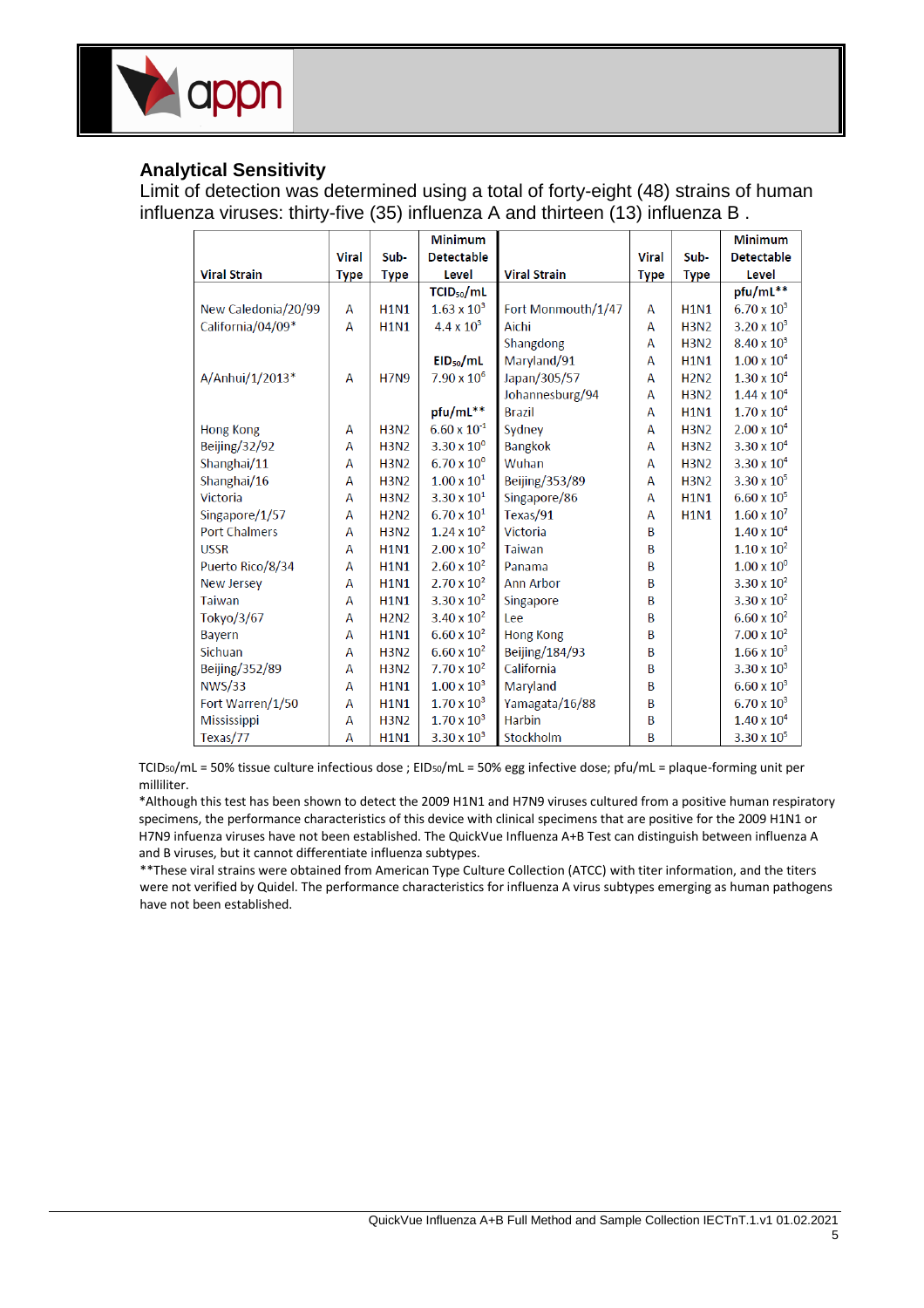Analytical reactivity was further evaluated using a total of twenty-four (24) influenza A viruses isolated from birds and mammals. The QuickVue Influenza A+B Test detected all of the strains examined

| Viral Strain*        | <b>Viral</b> | <b>Viral Subtype</b> |
|----------------------|--------------|----------------------|
|                      | <b>Type</b>  |                      |
| Duck/Tottori/723/80  | А            | <b>H1N1</b>          |
| Duck/Alberta         | A            | <b>H1N1</b>          |
| Duck/Hokkaido/17/0   | A            | <b>H2N2</b>          |
| 1                    |              |                      |
| Duck/Mongolia/4/03   | A            | <b>H3N8</b>          |
| Duck/Ukraine/1/63    | A            | <b>H3N8</b>          |
| Equine/Miami/1/63    | Α            | <b>H3N8</b>          |
| Duck/Czech/56        | A            | <b>H4N6</b>          |
| Hong Kong/483/97     | Α            | <b>H5N1</b>          |
| Hong Kong/156/97     | А            | <b>H5N1</b>          |
| Chicken/Yamaguchi/7  | А            | <b>H5N1</b>          |
| /04                  |              |                      |
| A/Chicken/Vietnam/3  | A            | <b>H5N1</b>          |
| 3/04                 |              |                      |
| A/Vietnam/3028/04    | Α            | <b>H5N1</b>          |
| A/Thailand/MK2/04    | A            | <b>H5N1</b>          |
| Duck/Pennsylvania/1  | A            | <b>H5N2</b>          |
| 0128/84              |              |                      |
| Turkey/Massachusett  | A            | <b>H6N2</b>          |
| s/3740/65            |              |                      |
| Seal/Massachusetts/1 | A            | <b>H7N7</b>          |
| /80                  |              |                      |
| Turkey/Ontario/67    | A            | <b>H8N4</b>          |
| Turkey/Wisconsin/66  | Α            | <b>H9N2</b>          |
| Chicken/Germany/N/   | A            | H10N7                |
| 49                   |              |                      |
| Duck/England/56      | А            | H11N6                |
| Duck/Alberta/60/76   | A            | <b>H12N5</b>         |
| Gull/Maryland/704/7  | A            | H13N6                |
| $\overline{7}$       |              |                      |
| Mallard/Astrakhan/2  | A            | H14N5                |
| 63/82                |              |                      |
| Duck/Australia/341/8 | А            | <b>H15N8</b>         |
| 3                    |              |                      |

#### **PRECISION STUDIES**

**appn** 

The total, within-run, and between-run performance of the QuickVue Influenza A+B Test was evaluated for precision. A panel consisting of two different levels of influenza A antigen (Johannesburg/82/96; weak positive and strong positive) and two different levels of influenza B antigen (Harbin/7/94; weak positive and strong positive) were repeated five times with a single lot of QuickVue Influenza A+B Test on three different days. One hundred percent (100%) accuracy was obtained for all specimens tested.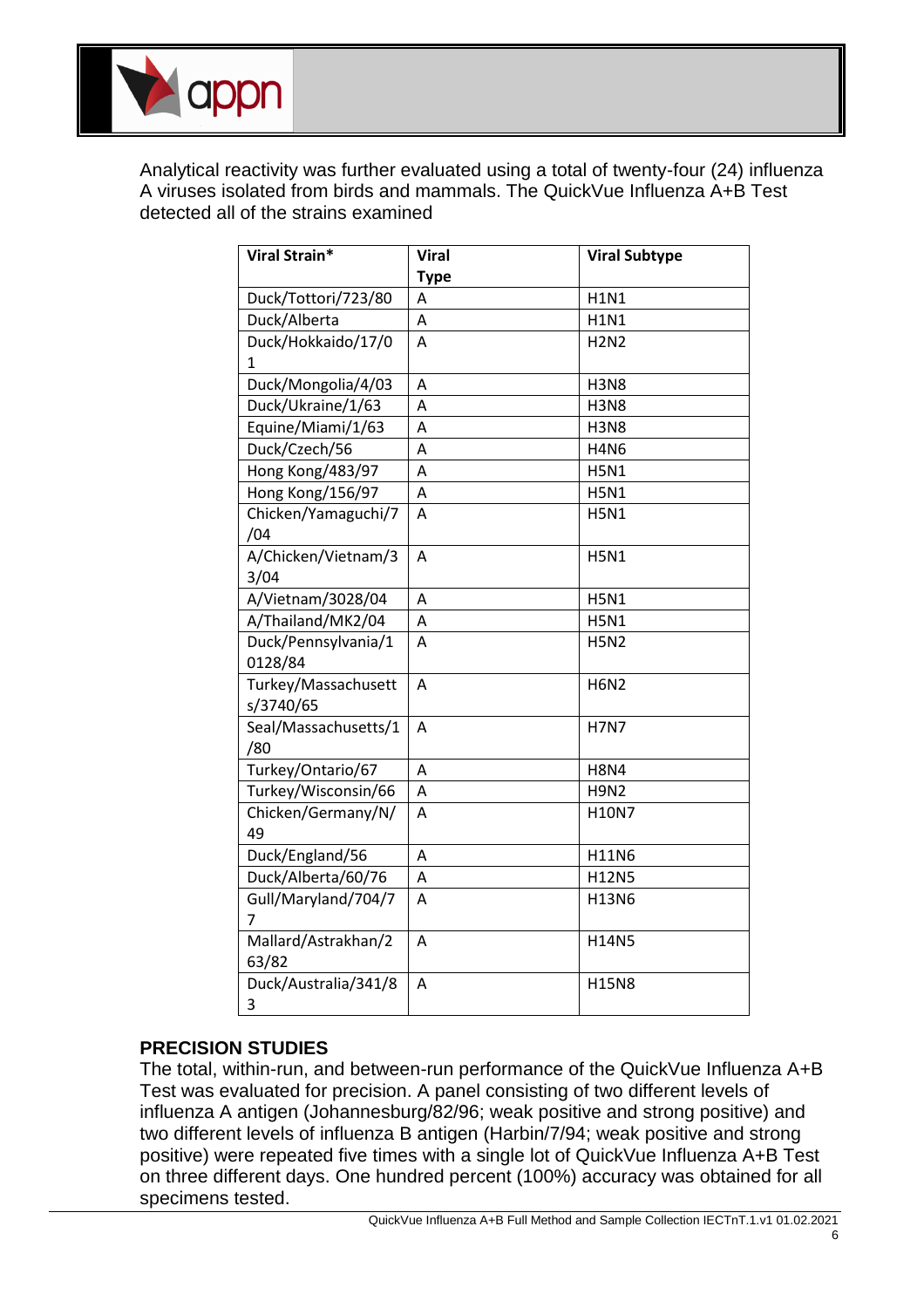

## **7. STORAGE STABILITY**

Store the kit at room temperature (2-30 $^{\circ}$ C), out of direct sunlight. Do not freeze the kit. Kit materials are stable until the expiration date printed on the outer box. It is recommended to perform the test immediately after removing the test device from the foil pouch as it is sensitive to humidity and temperature.

#### **8. SPECIMEN REQUIREMENTS Nasal Swab Sample:**

For optimal test performance with a Nasal Swab specimen, use the Swabs supplied in the kit.

It is important to obtain as much secretion as possible. Therefore, to collect a nasal swab sample, insert the sterile swab into the nostril that presents the most secretion under visual inspection. Using gentle rotation, push the Swab until resistance is met at the level of the turbinates (less than one inch into the nostril). Rotate the Swab a few times against the nasal wall.

#### **Nasopharyngeal Swab Sample**:

It is important to obtain as much secretion as possible. Therefore, to collect a nasopharyngeal swab sample, carefully insert the sterile Swab into the nostril that presents the most secretions under visual inspection. Keep the Swab near the septum floor of the nose while gently pushing the Swab into the posterior nasopharynx. Rotate the Swab several times.

Specimens should be tested immediately after collection.

## **9. QUALITY CONTROL**

#### **Built-in quality control**

The Test Strip contains a built-in procedural control feature with a two-colour result format providing a simple interpretation for positive and negative results.

The appearance of a blue procedural Control Line provides several forms of positive control by demonstrating sufficient flow has occurred and the functional integrity of the Test Strip was maintained. If the blue procedural Control Line does not develop at 10 minutes, the test result is considered invalid and should be repeated with another test strip

A built-in negative control is provided by the clearing of red background colour, verifying that the test has been performed correctly. Within 10 minutes, the result area should be white to light pink and allow the clear interpretation of the test result. If background colour appears and interferes with interpretation of the test result, the result is considered invalid. Should this occur, review the procedure and repeat the test with a new Test Strip.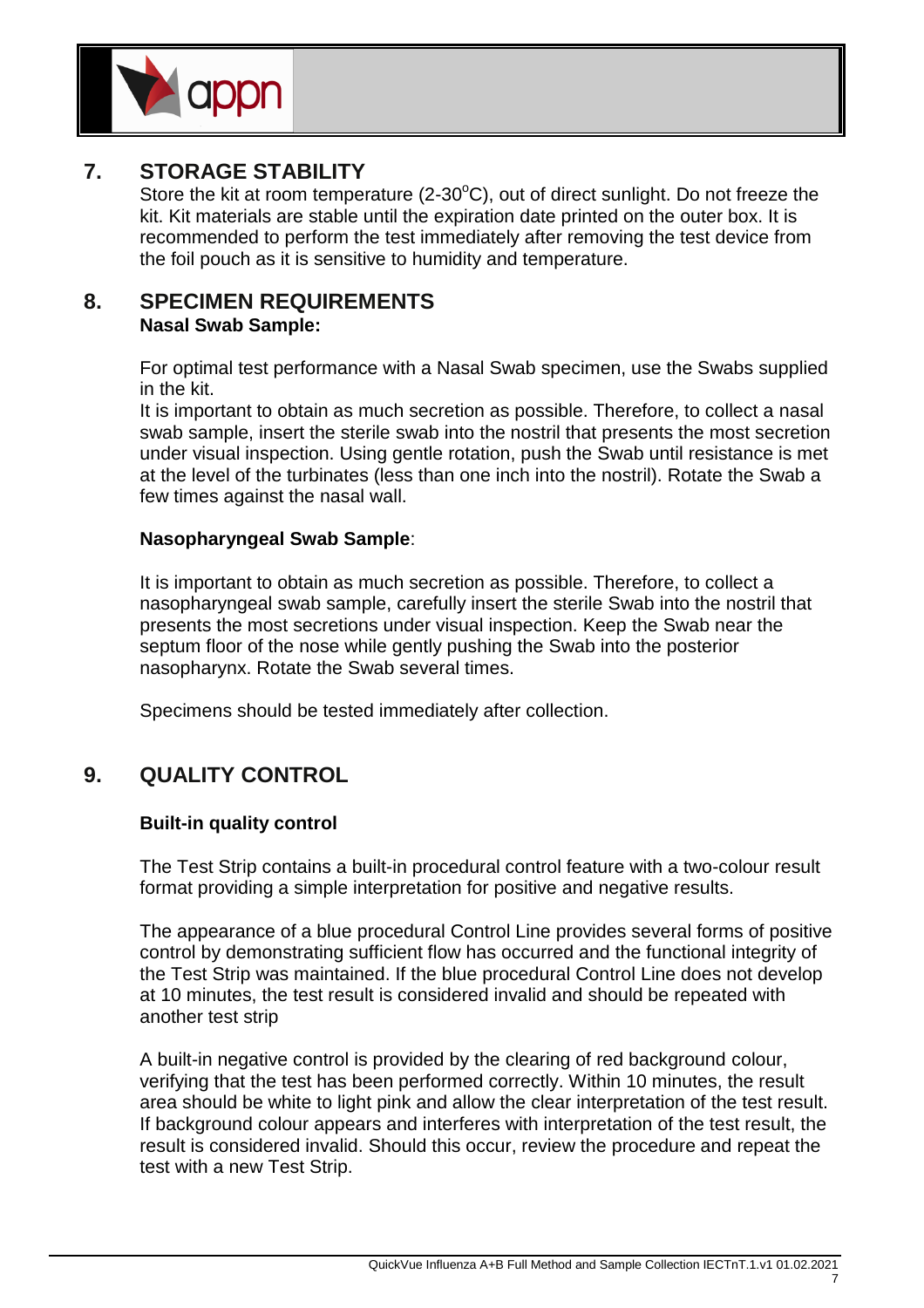

#### **External Quality Control**

External controls are also available in the kit to demonstrate that the reagents and assay procedure perform properly.

These positive and negative controls should be run as part of the training of an operator and for each new lot number of test strips. The controls are tested using the same procedure as for Nasal/Nasopharyngeal Swab samples.

If the controls do not perform as expected, repeat the test or contact APPN before testing patient specimens.

All control results should be recorded in the Results database and marked as a Quality Control Sample.

## **10. TEST PROCEDURE**

#### **Sample Collection**

- **1.** Wash your hands and apply the necessary Personal Protective Equipment
- **2.** Use a sterile swab supplied with the test kit to collect a naso-pharyngeal sample from the nostril of the patient, reaching the surface of the posterior nasopharynx.



- **3.** Using gentle rotation, push the swab until resistance is met at the level of turbinate.
- **4.** Rotate the swab several times, against the nasopharyngeal wall.
- **5.** Withdraw the sterile swab from the nasal cavity.

#### **Specimen testing**

- **1.** Dispense all of the Reagent Solution into the Reagent Tube. Gently swirl the tube to dissolve its contents.
- **2.** Place the patient swab with sample into the reagent tube. Roll the swab at least 3 times while pressing the head against the bottom and side of the reagent tube.

#### **Leave the swab in the reagent tube for 1 minute**.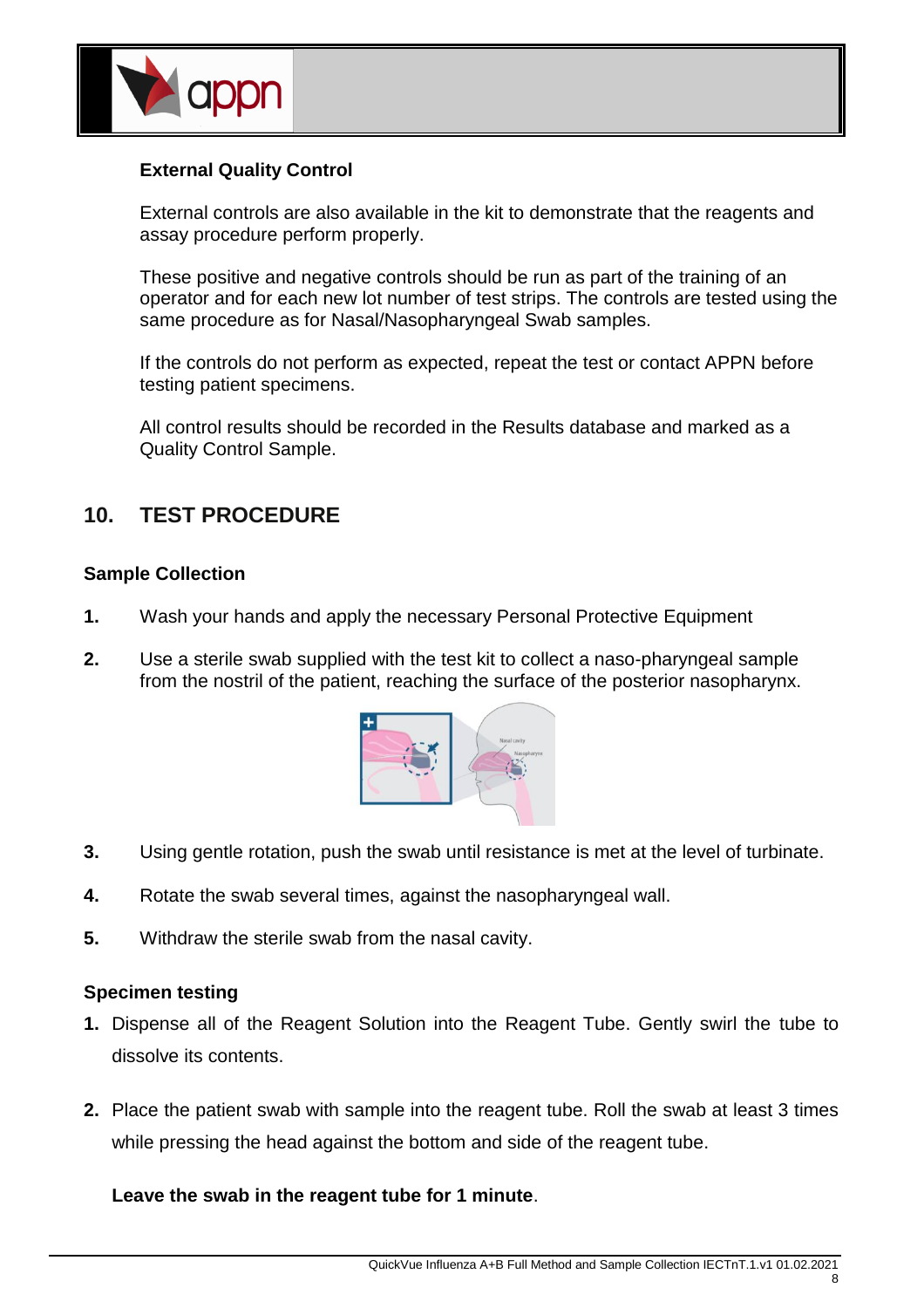

- **3.** Roll the swab head against the inside of the reagent tube as you remove it. Dispose of the used swab in accordance with your biohazard waste disposal protocol.
- **4.** Place the test strip into the reagent **tube** with the arrows on the test strip pointing down. Do not handle or move the Test Strip until the test is complete and ready for reading.
- **5.** Read result at 10 minutes. Some positive results may appear sooner. Do not read result after 10 minutes.



## **Result interpretation Positive Result:**

At 10 minutes, the appearance of ANY shade of a pink-to-red Test Line, either above or below the blue Control Line, AND the appearance of a blue procedural Control Line indicates a positive result for the presence of influenza A and/or B viral antigen.

- If the red line is above the Control Line, the test results are positive for type A. See image to the immediate right (A+).
- If the red line is below the Control Line, the test results are positive for type B. See image to the far right  $(B+)$ .

### **Negative Result:**

At 10 minutes, the appearance of ONLY the blue procedural Control Line indicates influenza A and B viral antigen were not detected.

A negative result should be reported as a presumptive negative for the presence of influenza antigen.



9